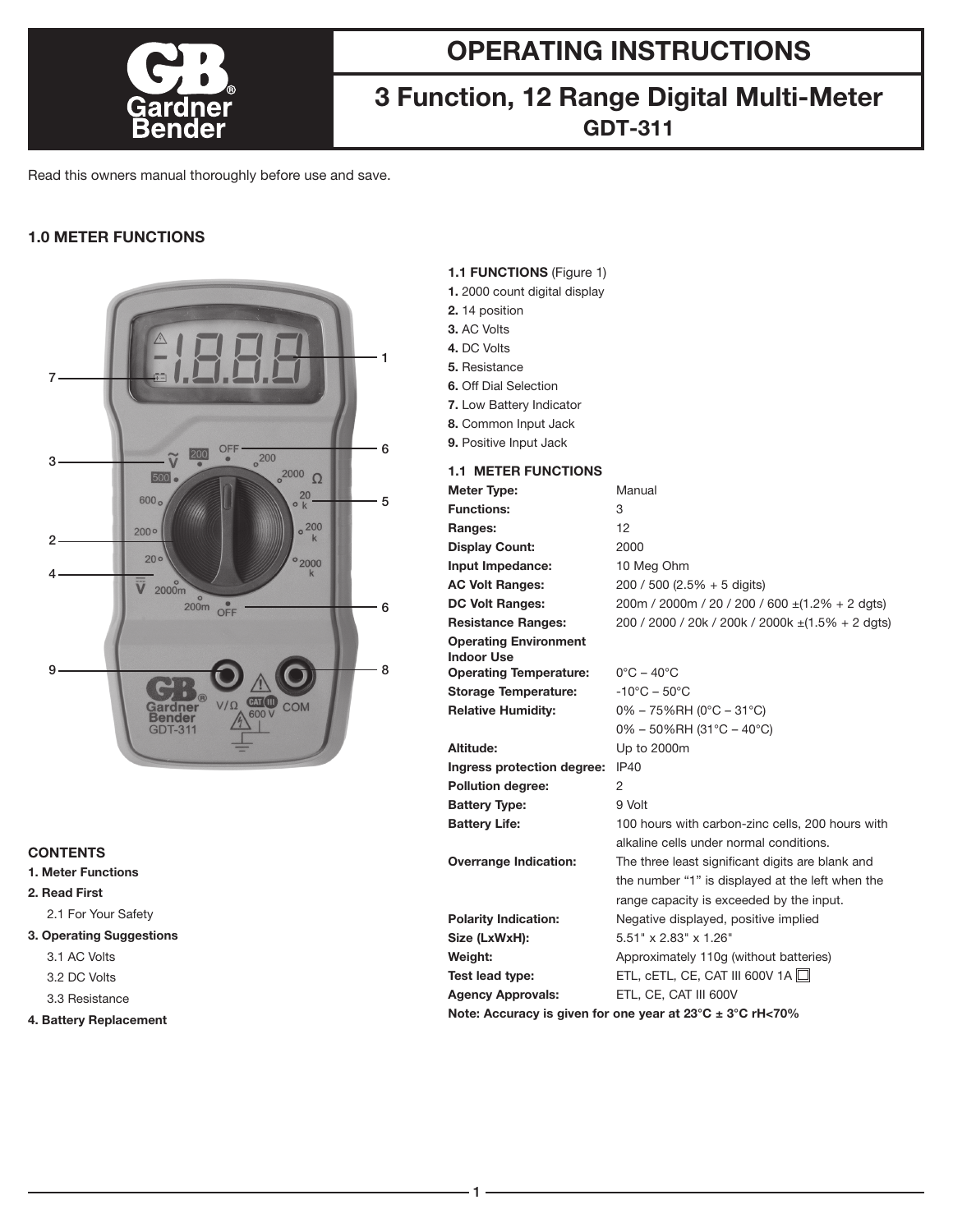### **2.0 READ FIRST: IMPORTANT SAFETY INFORMATION**



Read this operators manual thoroughly before using this multimeter. This manual is intended to provide basic information regarding this meter and to describe common test procedures which can be made with this unit. Many types of appliance, machinery, and other electrical circuit measurements are not addressed in this manual and should be handled by experienced service technicians.

- The marking " $\hat{\mathbb{A}}$ " on the equipment represents Caution, risk of electric shock.
- The marking " $\bigwedge$ " on the equipment represents Caution, risk of danger.
- The marking " $\perp$ " on the equipment represents Functional earth terminal.

The marking " $\square$ " on the equipment represents Equipment protected by DOUBLE INSULATION or REINFORCED INSULATION.

**Use extreme caution when using this multimeter. Improper use of this meter can result in severe damage to property, severe personal injury or death. Follow all instructions and suggestions in this operators manual as well as observing normal electrical safety precautions. Do not use this meter if you are unfamiliar with electrical circuits and proper test procedures.**

### **2.1 SAFETY WARNINGS**

- This instruction manual contains warnings and safety rules which must be observed by the user to ensure safe operation of the instrument and retain it in safe condition.
- Read through and understand the instructions contained in this manual before using the instrument.
- Keep the manual at hand to enable quick reference whenever necessary.
- The instrument is to be used only in its intended applications.
- Understand and follow all the safety instructions contained in the manual.
- It is essential that all safety instructions are adhered to.
- Failure to follow the safety instructions may cause injury, instrument damage

The symbol  $\Delta$  indicated on the instrument means that the user must refer to the related parts in the manual for safe operation of the instrument. It is essential to read the instructions wherever the symbol appears in the manual.

 $\triangle$  DANGER is reserved for conditions and actions that are likely to cause serious or fatal injury.

 $\triangle$  WARNING is reserved for conditions and actions that can cause serious or fatal injury.

 $\triangle$  CAUTION is reserved for conditions and actions that can cause injury or instrument damage.

## A DANGER

- Never make measurement on a circuit in which voltage over 1000V exists.
- Do not exceed the CAT rating of the measuring device
- Do not attempt to make measurement in the presence of flammable gases. The use of the instrument may cause sparking, which can lead to an explosion.
- Never use the instrument if its surface or your hand is wet.
- Do not exceed the maximum allowable input of any measuring range.
- Never open the battery cover during a measurement.
- The instrument is to be used only in its intended applications or conditions. Use in other than as intended may cause instrument damage or serious personal injury.

## A WARNING

- Never attempt to make any measurement if any abnormal conditions are noted, such as broken case, cracked test leads and exposed metal part.
- Do not turn the function selector switch with plugged in test leads connected to the circuit under test.
- Do not install substitute parts or make any modification to the instrument. Return the instrument to your distributor for repair or recalibration.
- Do not try to replace the batteries if the surface of the instrument is wet.
- Always switch off the instrument before opening the battery compartment cover for battery replacement.

# A CAUTION

- Set the Function Switch to an appropriate position before starting measurement.
- Firmly insert the test leads.
- Disconnect the test leads from the instrument for current measurement.
- Do not expose the instrument to the direct sun, high temperature and humidity or dewfall.
- Be sure to power off the instrument after use.
- When the instrument will not be in use for a long period, place it in storage after removing the batteries.
- Use only a soft cloth dampened with water or neutral detergent for cleaning the meter. Do not use abrasives, solvents or harsh chemicals. Allow to dry thoroughly before use.